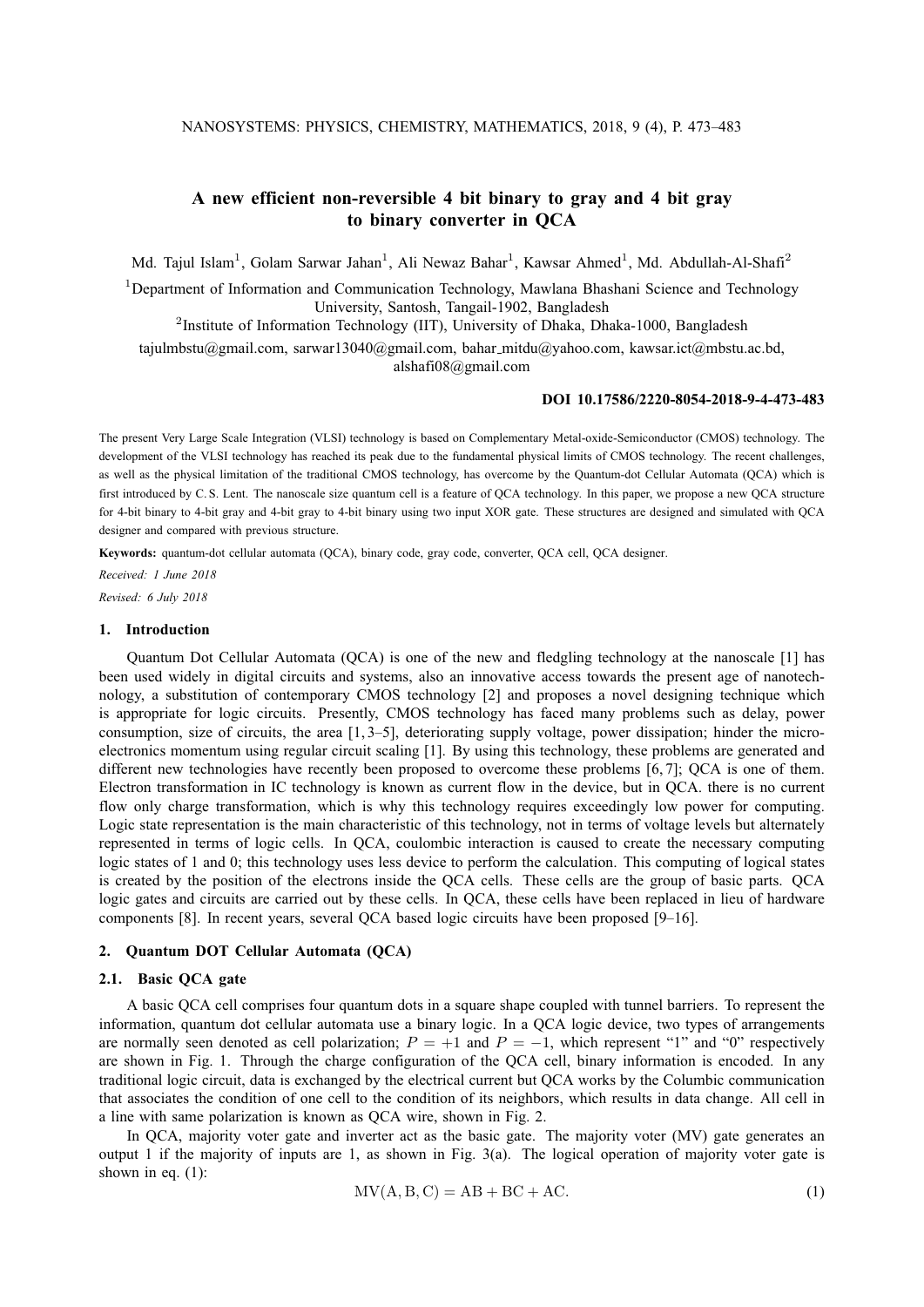

FIG. 1. Two different polarization



FIG. 2. QCA wire

We can implement the AND gate and OR gate from the majority voter by fixing the input (control input) permanently to a 0 or 1. The logical operation of AND gate and OR gate from the majority voter gate is shown in eq. (2) and eq. (3) respectively. If the control input is permanently set to 1, then it will work as an AND gate, shown in Fig. 3(b). Similarly, if the control input is 0 then it is an OR gate is shown in Fig. 3(c).

$$
MV(A, B, 1) = A + B,\t(2)
$$

$$
MV(A, B, 0) = AB.
$$
\n(3)



FIG. 3. (a) Majority voter gate; (b) AND gate; (c) OR gate

### **2.2. XOR gate**

Quantum Logical Circuit has several logical gates, among which XOR Gate is one [17, 18]. XOR gate is used in many circuits, so it is very important. There are several structures for this gate, one of which is shown in Fig. 5.

The basic operation of XOR gate is  $(A \text{ xor } B)$  or  $F(A, B) = A\overline{B} + \overline{A}B$ . The above structure can be implemented as QCA design shown in Fig. 6(a). The result of simulation of this design is shown in Fig. 6(b).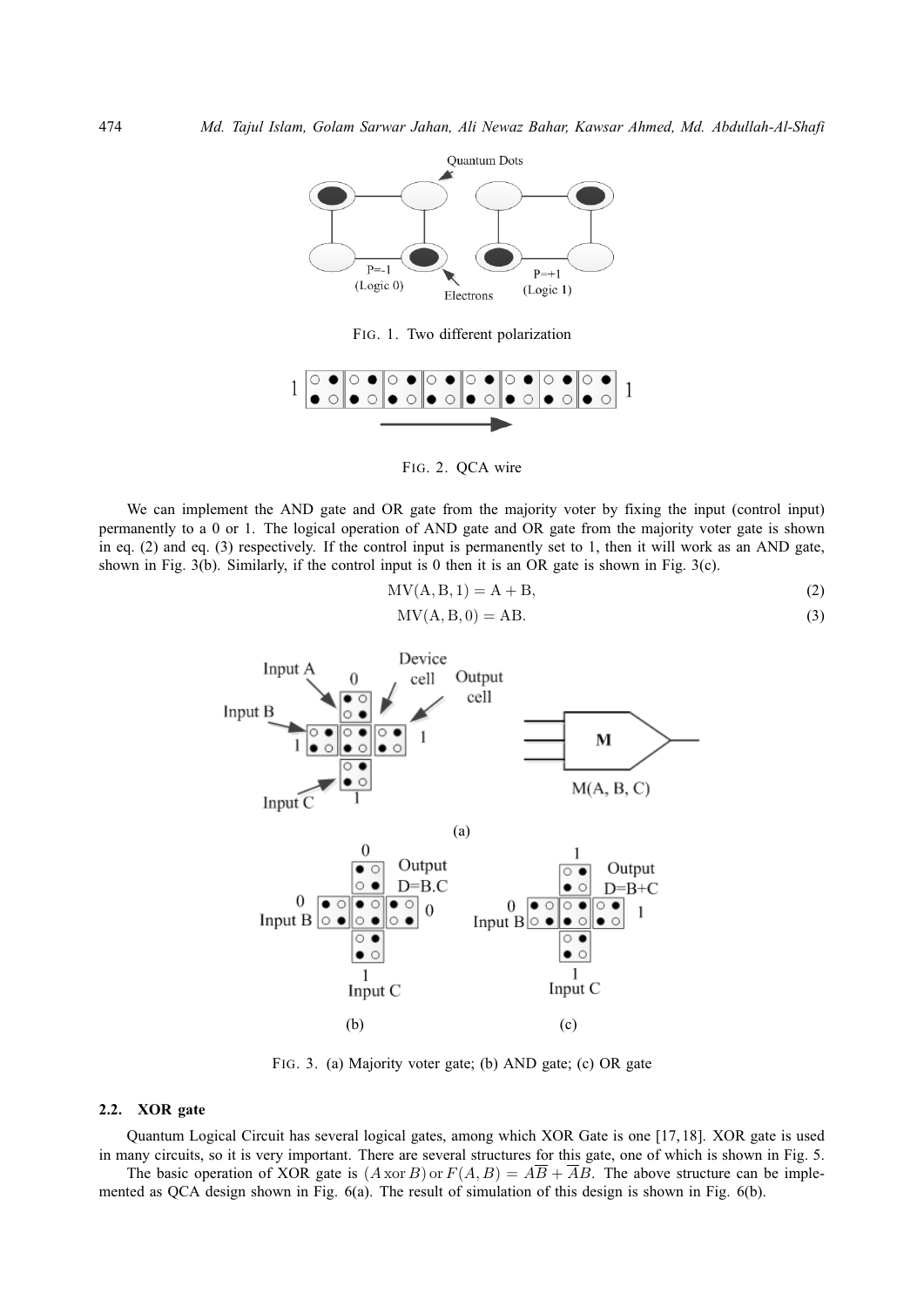

FIG. 4. Inverter



FIG. 5. Schematic of XOR gate



FIG. 6. XOR gate: (a) QCA layout; (b) Simulation result

## **3. Non-reversible 4-bit binary to 4-bit gray code converter**

A circuit is said to be non-reversible if it does not contain an equal number of inputs and an equal number of outputs. On the other hand, the non-reversible circuit is a circuit whose inputs cannot be reconstructed from its outputs.

The simplest form of computer code or programming data is called Binary code which is represented entirely by a binary system of digits consisting of a string of consecutive zeros and ones. In binary to gray code conversion, the Most Significant Bit (MSB) of the gray code is always equal to the MSB of the given binary code and by doing XOR operation between binary code bit at that index and previous index, the other bits of the output gray code can be obtained.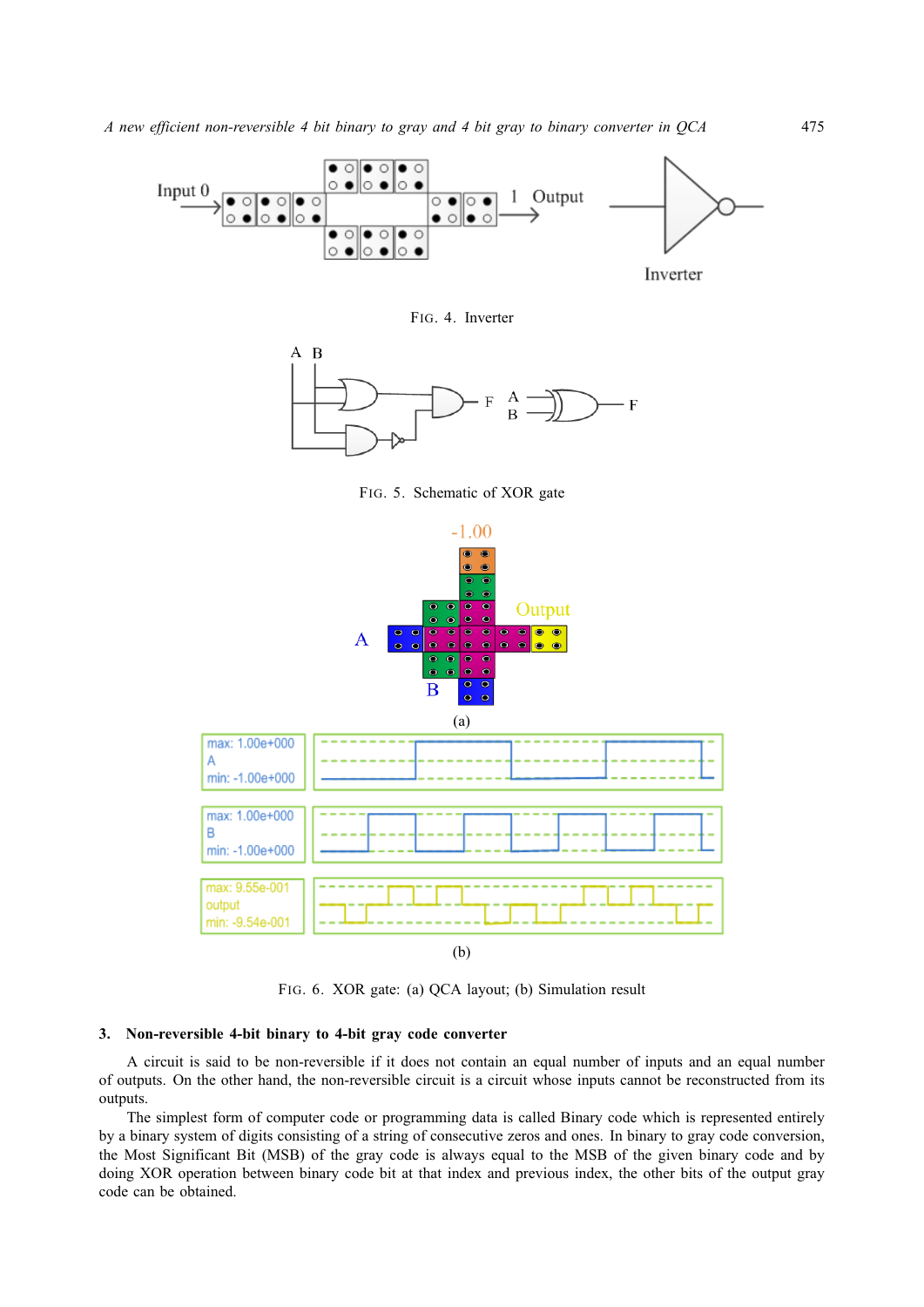In this section, we have proposed the non-reversible 4-bit binary to 4-bit gray code converter structure using two-input XOR gate. For non-reversible 4-bit binary to 4-bit gray code converter, inputs are described as B0, B1, B2, and B3 where corresponding outputs are G0, G1, G2, and G3. It is observed that three two-input XOR gates are needed to design non-reversible 4-bit binary to 4-bit gray code converter. The first XOR gate generates G0 and XOR of B0, B1. The second XOR gate generates G1 and XOR of B1, B2, while the third XOR gate generates G2 and XOR of B2, B3. The output G3 is calculated directly from input B3, so  $G3 = B3$ . Here, the polarization is set to −1 which is used as fixed polarization. Gray code outputs equation has shown in eq. (4):

$$
G0 = B0 \oplus B1, \quad G1 = B1 \oplus B2, \quad G2 = B2 \oplus B3, \quad G3 = B3. \tag{4}
$$

In Fig. 7(a), we have shown the logical circuit of this converter as well as QCA design of this structure in Fig. 7(b). A truth table of this converter has shown on Table 2. The outcomes of the simulation of this converter have shown in Fig. 8.



FIG. 7. Non-reversible 4-bit binary to 4-bit gray code converter: (a) Logical circuit; (b) QCA layout

For the proposed structure of non-reversible 4-bit binary to 4-bit gray code converter, the simulation factors values are shown in Table 3. The proposed work compared to previous works has a good improvement, especially in cell numbers and occupied areas. By comparing the previous works in [19] and [20], our proposed circuit has 37 cells which have improved 70.87 % and 80.73 %. Besides comparing the previous works in [19–22], the occupied area 90.24 %, 88.24 %, 55.56 % and 77.78 % have been reduced. The work is better than [19] because our proposed structure has no crossover. In our work, the clock cycle latency is 0.50 which is better than [19] and [20].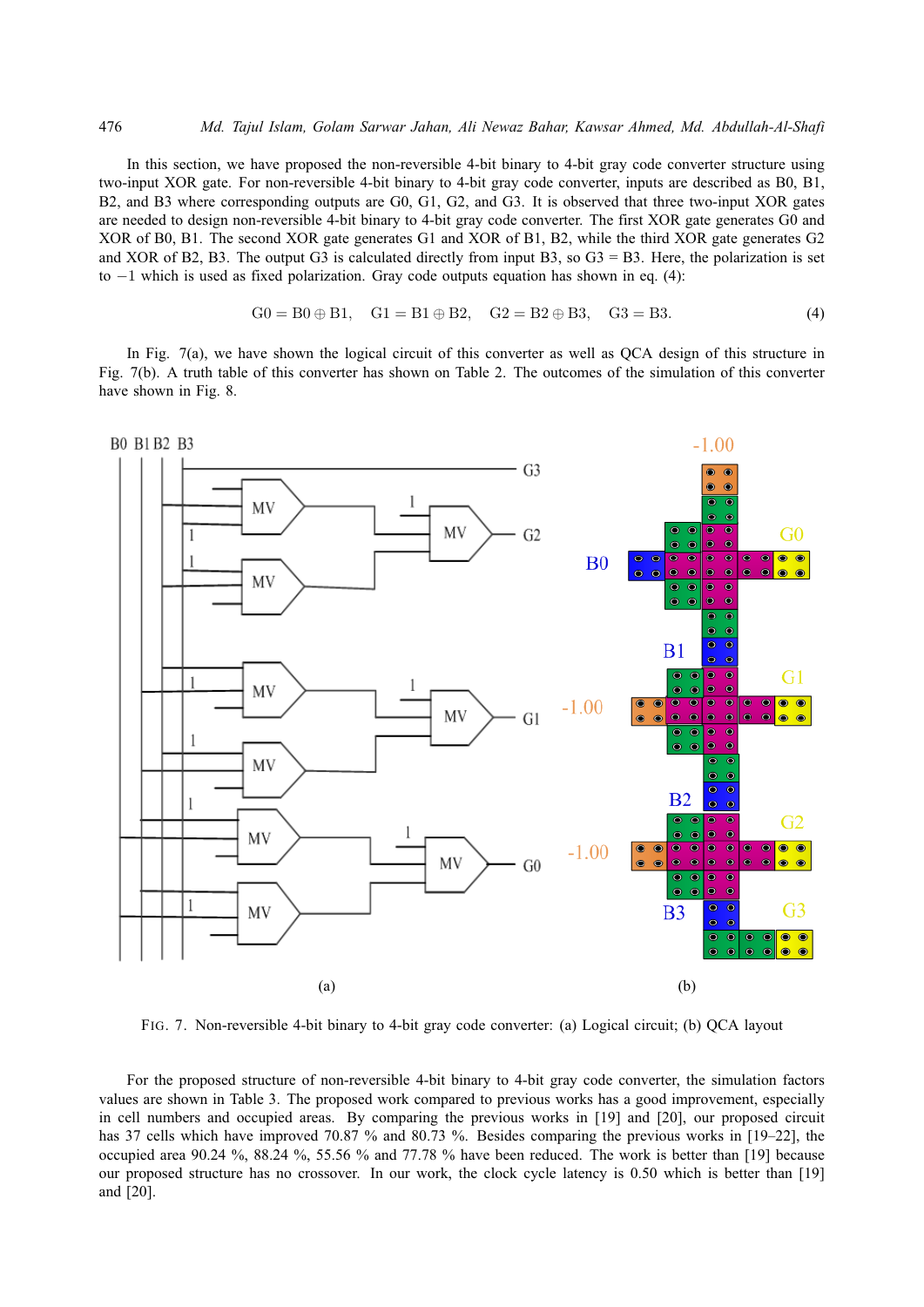| Design factor | Value            |
|---------------|------------------|
| Cell count    | 12               |
| Area          | $0.02 \ \mu m^2$ |
| Crossover     | Zero             |
| Latency       | 0.50             |

TABLE 1. Design factors for XOR gate

| Input            |                  |                  |                  | Output           |                  |                  |                  |  |
|------------------|------------------|------------------|------------------|------------------|------------------|------------------|------------------|--|
| B <sub>0</sub>   | B1               | B <sub>2</sub>   | B <sub>3</sub>   | G <sub>0</sub>   | G <sub>1</sub>   | G <sub>2</sub>   | G <sub>3</sub>   |  |
| $\boldsymbol{0}$ | $\overline{0}$   | $\overline{0}$   | $\overline{0}$   | $\overline{0}$   | $\overline{0}$   | $\overline{0}$   | $\overline{0}$   |  |
| $\boldsymbol{0}$ | $\boldsymbol{0}$ | $\boldsymbol{0}$ | 1                | $\boldsymbol{0}$ | $\boldsymbol{0}$ | 1                | 1                |  |
| $\boldsymbol{0}$ | $\boldsymbol{0}$ | $\mathbf{1}$     | 0                | $\boldsymbol{0}$ | 1                | 1                | $\boldsymbol{0}$ |  |
| $\boldsymbol{0}$ | $\overline{0}$   | $\mathbf{1}$     | 1                | $\overline{0}$   | $\mathbf{1}$     | $\overline{0}$   | 1                |  |
| $\boldsymbol{0}$ | 1                | $\boldsymbol{0}$ | $\overline{0}$   | 1                | 1                | $\overline{0}$   | $\boldsymbol{0}$ |  |
| $\boldsymbol{0}$ | 1                | $\overline{0}$   | 1                | 1                | 1                | 1                | 1                |  |
| $\boldsymbol{0}$ | 1                | 1                | $\boldsymbol{0}$ | $\mathbf{1}$     | $\overline{0}$   | 1                | $\boldsymbol{0}$ |  |
| $\boldsymbol{0}$ | $\mathbf{1}$     | 1                | $\mathbf{1}$     | $\mathbf 1$      | $\boldsymbol{0}$ | $\boldsymbol{0}$ | 1                |  |
| $\mathbf{1}$     | $\overline{0}$   | $\overline{0}$   | $\overline{0}$   | $\mathbf{1}$     | $\overline{0}$   | $\boldsymbol{0}$ | $\overline{0}$   |  |
| $\mathbf{1}$     | $\boldsymbol{0}$ | $\theta$         | $\mathbf{1}$     | $\mathbf 1$      | $\boldsymbol{0}$ | 1                | $\mathbf{1}$     |  |
| $\mathbf{1}$     | $\boldsymbol{0}$ | $\mathbf{1}$     | $\overline{0}$   | $\,1$            | $\,1$            | 1                | $\boldsymbol{0}$ |  |
| $\mathbf{1}$     | $\boldsymbol{0}$ | $\mathbf{1}$     | 1                | 1                | $\mathbf{1}$     | $\boldsymbol{0}$ | 1                |  |
| $\mathbf{1}$     | 1                | $\boldsymbol{0}$ | $\overline{0}$   | $\boldsymbol{0}$ | 1                | $\boldsymbol{0}$ | $\boldsymbol{0}$ |  |
| $\mathbf{1}$     | 1                | $\boldsymbol{0}$ | $\mathbf 1$      | $\overline{0}$   | 1                | $\mathbf{1}$     | $\mathbf{1}$     |  |
| 1                | 1                | 1                | 0                | $\overline{0}$   | $\overline{0}$   | 1                | $\boldsymbol{0}$ |  |
| $\mathbf{1}$     | $\mathbf{1}$     | $\mathbf{1}$     | 1                | $\boldsymbol{0}$ | $\overline{0}$   | $\boldsymbol{0}$ | 1                |  |

TABLE 2. Truth table of 4-bit binary to 4-bit gray code converter

TABLE 3. Simulation factor for non-reversible 4-bit binary to 4-bit gray code converter

| Design factor    | Previous<br>Proposed<br>work<br>work in $[19]$ |       | Previous<br>work in $[20]$ | Previous<br>work in $[21]$ | Previous<br>work in [22] |  |
|------------------|------------------------------------------------|-------|----------------------------|----------------------------|--------------------------|--|
| Cell count       | 37                                             | 127   | 192                        | 105                        | 131                      |  |
| Area $(\mu m^2)$ | 0.04                                           | 0.41  | 0.34                       | 0.09                       | 0.18                     |  |
| Crossover        | Zero                                           | Three | Zero                       | Zero                       |                          |  |
| Latency          | 0.50                                           | 0.75  |                            |                            |                          |  |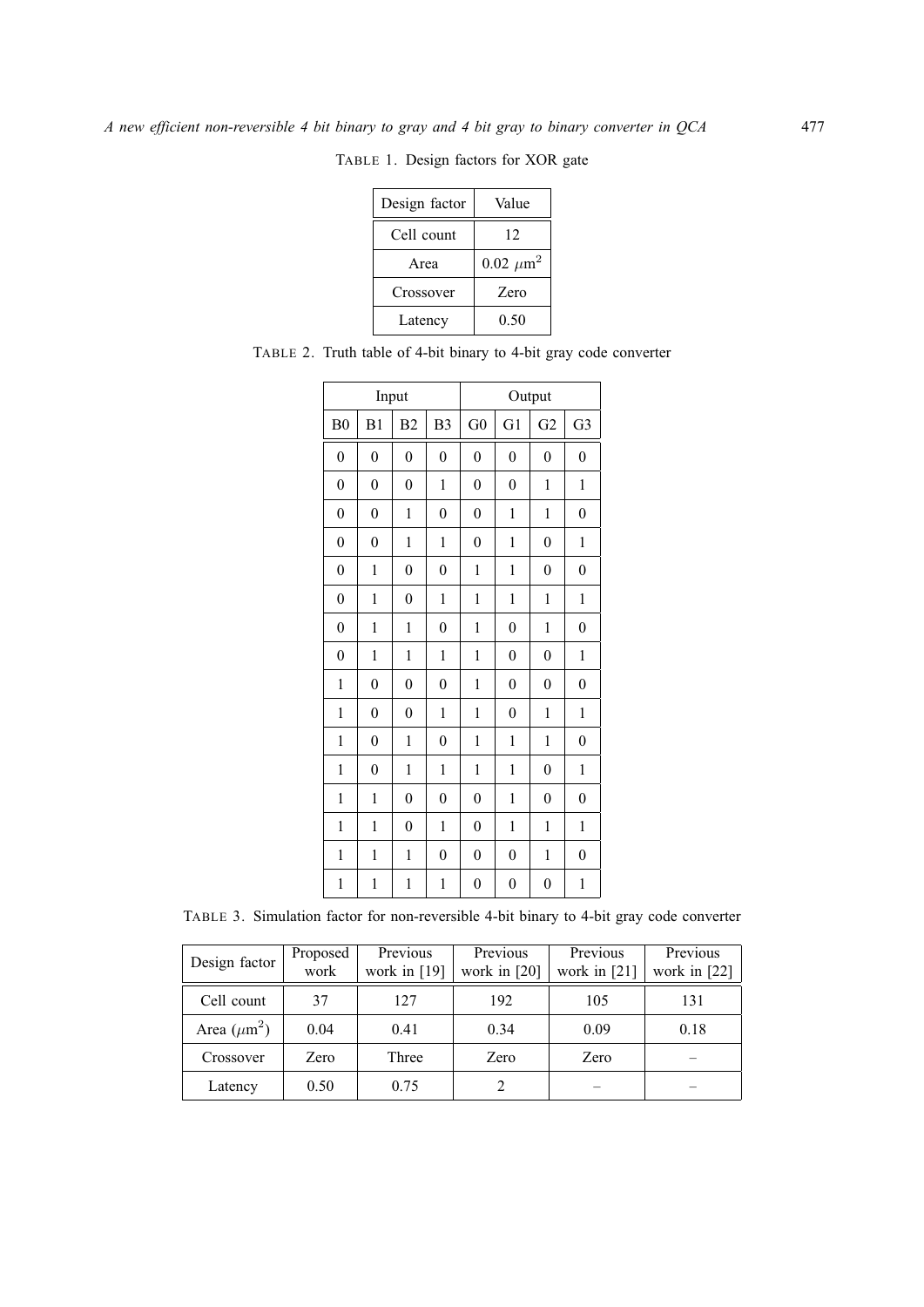

FIG. 8. Simulation result of 4-bit binary to 4-bit gray code converter

## **4. Non-reversible 4-bit gray to 4-bit binary code converter**

Gray code is a reflected code where an ordering of  $2n$  binary numbers such that only one bit changes from one entry to the next. In gray to binary code conversion, the Most Significant Bit (MSB) of the binary code is always equal to the MSB of the given binary number and by checking gray code bit at that index, other bits of the output binary code can be obtained. If current gray code bit is 0, then copy previous binary code bit. Otherwise, copy invert of previous binary code bit.

In this section, based on the XOR gate, we have also proposed a QCA circuit to convert the 4-bit gray code to 4-bit binary code. For non-reversible 4-bit gray to 4-bit binary code converter, inputs are described as G3, G2, G1 and G0 where corresponding outputs are B3, B2, B1, and B0. It is observed that three two-input XOR gates are needed to design non-reversible 4-bit binary to 4-bit gray code converter. The output B3 is calculated directly from input G3, so B3 = G3. First XOR gate generates B2 and XOR of B3, G2. Second XOR gate generates B1 and XOR of B2, G1. Third XOR gate generates B0 and XOR of B1, G0. Here, polarization is set to −1 which is used as fixed polarization. Binary code outputs equation has shown in eq. (5):

$$
B0 = B1 \oplus G0, \quad B1 = B2 \oplus G1, \quad B2 = B3 \oplus G2, \quad B3 = G3. \tag{5}
$$

In Fig. 9(a) we have shown the logical circuit of this converter as well as QCA design of this structure in Fig. 9(b). A truth table of this converter has shown on Table. 4. The outcomes of the simulation of this converter are shown in Fig. 10.

For the proposed structure of non-reversible 4-bit gray to 4-bit binary code converter the simulation factors values have shown in Table. 4. The Proposed work compared to previous works shows good improvement, especially in cell numbers and occupied areas. By comparing the previous works in [19] and [20] respectively, our proposed circuit has 47 cells which have improved 52.53 % and 82.53 %, as well as the occupied area. In our work, the clock cycle latency is 1.00 which is also better than [20].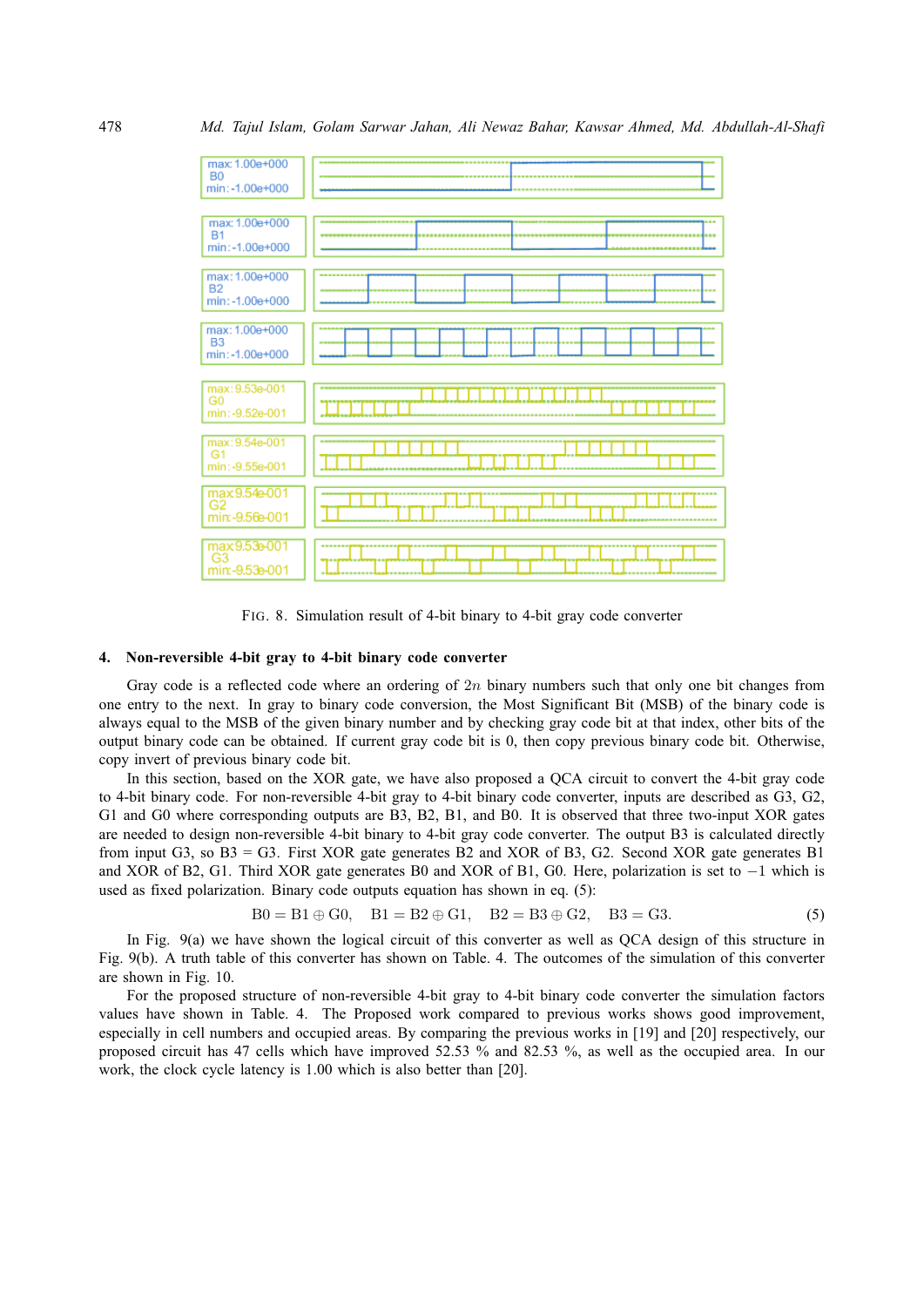

FIG. 9. Non-reversible 4-bit gray to 4-bit binary code converter: (a) Logical circuit; (b) QCA layout



FIG. 10. Simulation result of non-reversible 4-bit gray to 4-bit binary code converter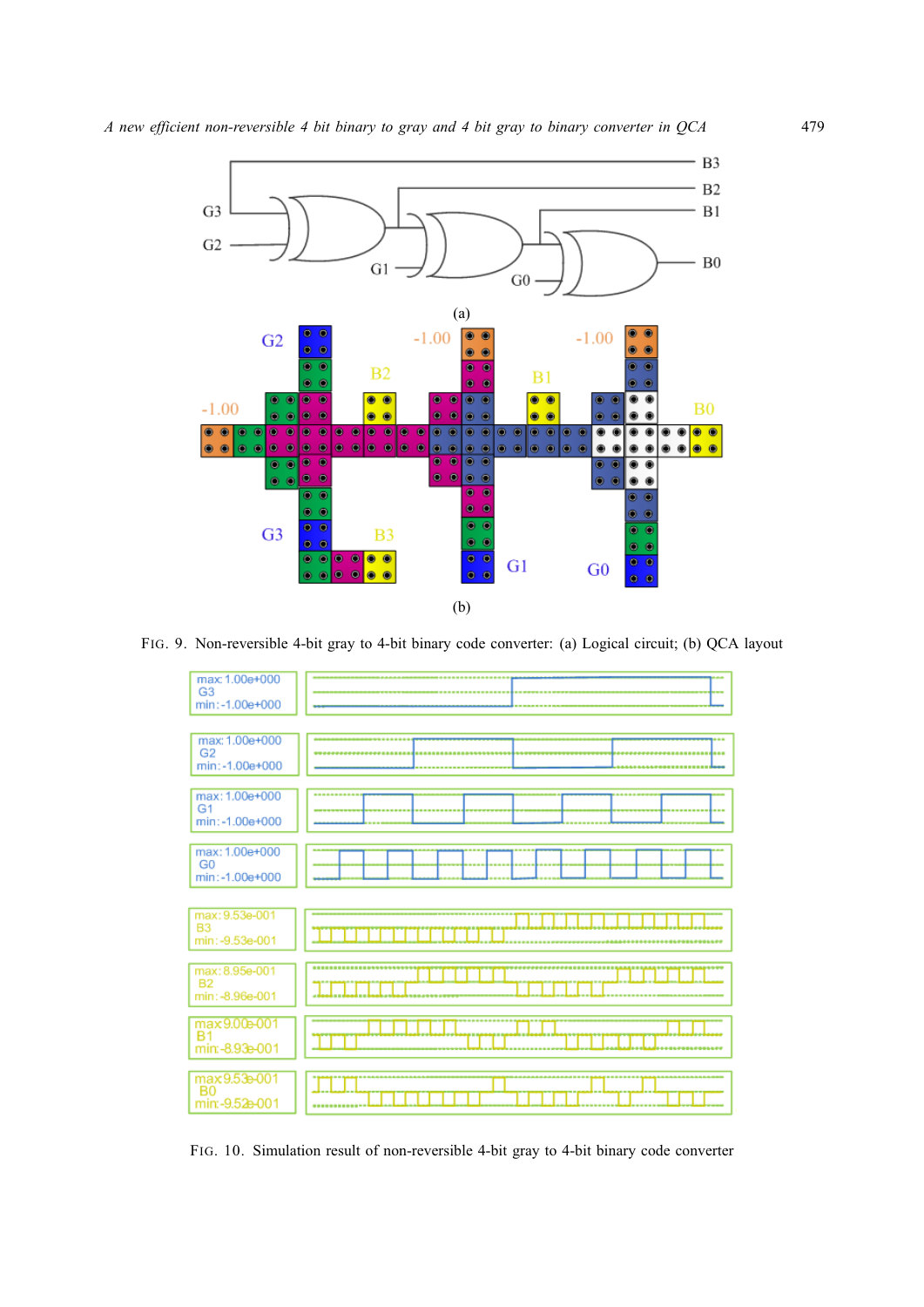| Input            |                  |                  |                  | Output           |                  |                  |                  |  |
|------------------|------------------|------------------|------------------|------------------|------------------|------------------|------------------|--|
| G <sub>3</sub>   | G <sub>2</sub>   | G <sub>1</sub>   | G <sub>0</sub>   | B <sub>3</sub>   | B <sub>2</sub>   | B1               | B <sub>0</sub>   |  |
| $\boldsymbol{0}$ | $\overline{0}$   | $\boldsymbol{0}$ | $\overline{0}$   | $\overline{0}$   | $\boldsymbol{0}$ | $\overline{0}$   | $\overline{0}$   |  |
| $\overline{0}$   | $\overline{0}$   | $\overline{0}$   | $\mathbf{1}$     | $\overline{0}$   | $\overline{0}$   | $\overline{0}$   | 1                |  |
| $\overline{0}$   | $\overline{0}$   | 1                | $\boldsymbol{0}$ | $\overline{0}$   | $\boldsymbol{0}$ | $\mathbf{1}$     | 1                |  |
| $\boldsymbol{0}$ | $\overline{0}$   | $\mathbf 1$      | 1                | $\overline{0}$   | $\boldsymbol{0}$ | $\mathbf{1}$     | $\boldsymbol{0}$ |  |
| $\overline{0}$   | $\mathbf{1}$     | $\boldsymbol{0}$ | $\boldsymbol{0}$ | $\overline{0}$   | 1                | $\mathbf{1}$     | 1                |  |
| $\boldsymbol{0}$ | 1                | $\boldsymbol{0}$ | $\mathbf{1}$     | $\boldsymbol{0}$ | $\mathbf{1}$     | $\mathbf{1}$     | $\boldsymbol{0}$ |  |
| $\boldsymbol{0}$ | 1                | 1                | 0                | $\pmb{0}$        | 1                | $\boldsymbol{0}$ | $\pmb{0}$        |  |
| $\boldsymbol{0}$ | 1                | 1                | 1                | $\boldsymbol{0}$ | 1                | $\boldsymbol{0}$ | 1                |  |
| $\mathbf{1}$     | $\overline{0}$   | $\boldsymbol{0}$ | $\boldsymbol{0}$ | 1                | $\mathbf{1}$     | 1                | $\mathbf{1}$     |  |
| $\mathbf{1}$     | $\overline{0}$   | $\overline{0}$   | $\mathbf{1}$     | 1                | $\mathbf{1}$     | $\mathbf{1}$     | $\overline{0}$   |  |
| $\mathbf{1}$     | $\boldsymbol{0}$ | $\mathbf 1$      | $\boldsymbol{0}$ | 1                | $\mathbf{1}$     | $\boldsymbol{0}$ | $\boldsymbol{0}$ |  |
| $\mathbf{1}$     | $\overline{0}$   | $\mathbf 1$      | $\mathbf{1}$     | 1                | $\mathbf{1}$     | $\boldsymbol{0}$ | 1                |  |
| $\mathbf{1}$     | $\mathbf{1}$     | $\boldsymbol{0}$ | $\boldsymbol{0}$ | 1                | $\boldsymbol{0}$ | $\overline{0}$   | $\boldsymbol{0}$ |  |
| $\mathbf{1}$     | $\mathbf{1}$     | $\boldsymbol{0}$ | $\mathbf{1}$     | $\mathbf{1}$     | $\boldsymbol{0}$ | $\overline{0}$   | $\mathbf 1$      |  |
| $\mathbf{1}$     | 1                | 1                | $\boldsymbol{0}$ | 1                | $\boldsymbol{0}$ | 1                | 1                |  |
| 1                | 1                | 1                | 1                | 1                | $\boldsymbol{0}$ | 1                | $\pmb{0}$        |  |

TABLE 4. Truth table of 4-bit gray to 4-bit binary code converter

TABLE 5. Simulation factors for the non-reversible 4-bit gray code to 4-bit binary code converter

| Design factor    | Proposed work | Previous work<br>in [19] | Previous work<br>in $[20]$ |  |
|------------------|---------------|--------------------------|----------------------------|--|
| Cell count       | 47            | 99                       | 269                        |  |
| Area $(\mu m^2)$ | 0.05          |                          | 0.69                       |  |
| Crossover        | Zero          | Zero                     | Zero                       |  |
| Latency          |               | 0.75                     |                            |  |

# **5. Power depletion of the proposed layout**

The power dissipation by a QCA cell is calculated using the Hartree–Fock approximation [23–25]. The Hamiltonian matrix of a mean-field approach is illustrated as the eq. (6):

$$
\mathbf{H} = \begin{bmatrix} \frac{-E_k}{2} \sum_i C_i f_{i,j} & -\gamma \\ -\gamma & \frac{E_k}{2} \sum_i C_i f_{i,j} \end{bmatrix} = \begin{bmatrix} \frac{-E_k}{2} (C_{j-1} + C_{j+1}) & -\gamma \\ -\gamma & \frac{E_k}{2} (C_{j-1} + C_{j+1}) \end{bmatrix} .
$$
 (6)

The energy cost of two neighboring cells  $(i$  and  $j)$  with opposite polarizations is derived as follows in eq. (7):

$$
E_{i,j} = \frac{1}{4\prod \epsilon_0 \epsilon_r} \sum_{n=1}^4 \sum_{m=1}^4 \frac{q_{i,n} q_{j,m}}{|r_{i,n} - r_{j,m}|}.
$$
 (7)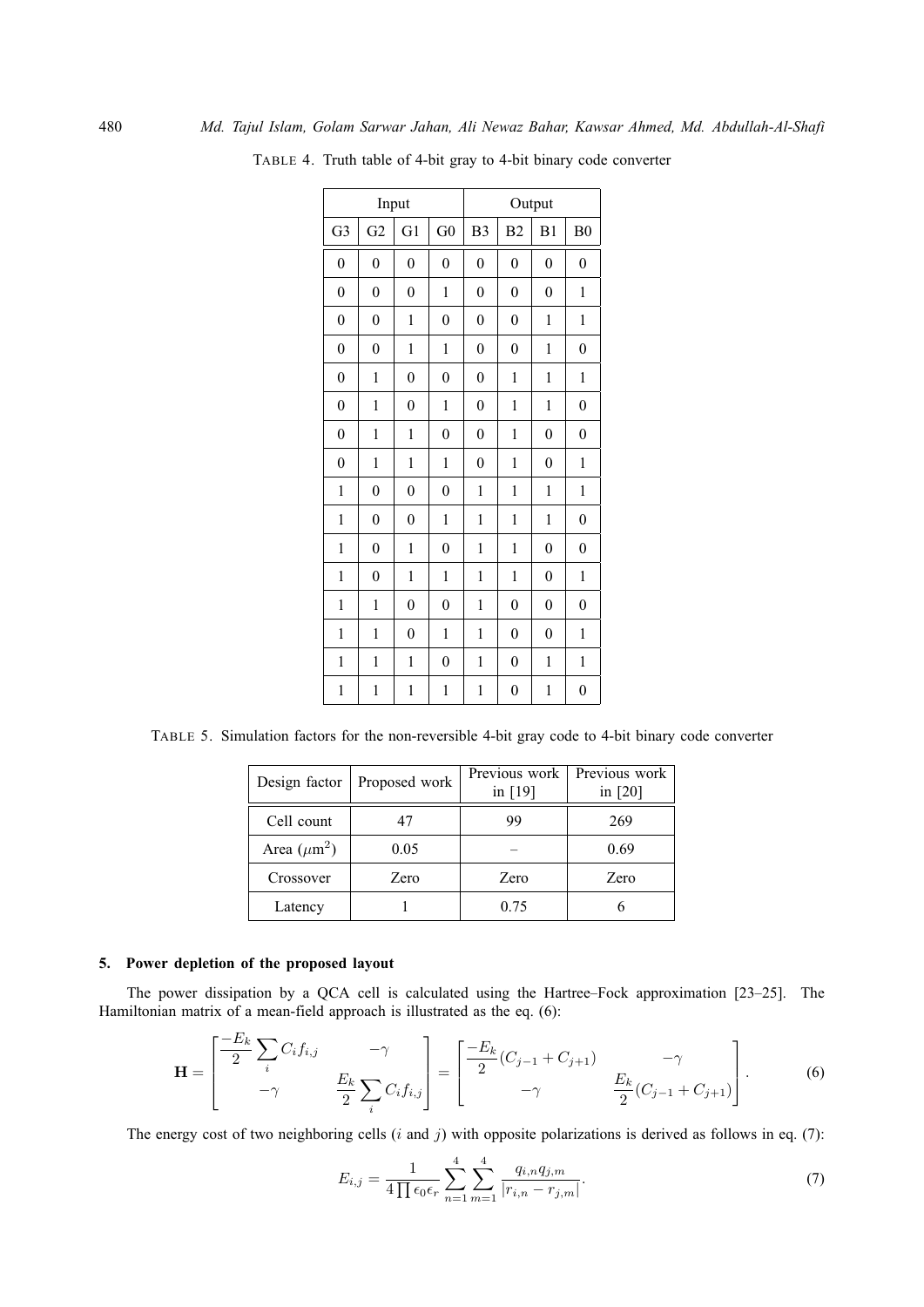*A new efficient non-reversible 4 bit binary to gray and 4 bit gray to binary converter in QCA* 481

For a single QCA cell the instantaneous total power equation can be calculated as:

$$
P_t = \frac{dE}{dt} = \frac{\hbar}{2} \left[ \frac{d\vec{\Gamma}}{dt} \cdot \vec{\lambda} \right] + \frac{\hbar}{2} \left[ \vec{\Gamma} \cdot \frac{d\vec{\lambda}}{dt} \right] = P_1 + P_2.
$$
 (8)

In eq. (8), the term  $P_1$  includes two main components: first, the power gain achieved from the difference of the input and output signal powers ( $P_{in} - P_{out}$ ) and second, the transferred clocking power to the cell ( $P_{clock}$ ) and the term  $P_2$  represents dissipated power ( $P_{diss}$ ) [24]. The upper bound power dissipation model [26] of a QCA cell can be given as eq. (9):

$$
P_{diss} = \frac{E_{diss}}{T_{cc}} \frac{\hbar}{2T_{cc}} \vec{\Gamma}_{+} \times \left[ -\frac{\vec{\Gamma}_{+}}{\left| \vec{\Gamma}_{+} \right|} \tanh\left(\frac{\hbar \left| \vec{\Gamma}_{+} \right|}{k_{B}T} \right) + \frac{\vec{\Gamma}_{-}}{\left| \vec{\Gamma}_{-} \right|} \tanh\left(\frac{\hbar \left| \vec{\Gamma}_{-} \right|}{k_{B}T} \right) \right]. \tag{9}
$$

Finally, in one clock cycle, the energy dissipation of a QCA cell is estimated as follows in eq. (10):

$$
E_{diss} = \frac{\hbar}{2} \int_{-T}^{T} \vec{\Gamma} \cdot \frac{d\vec{\lambda}}{dt} dt = \frac{\hbar}{2} \left( \left[ \vec{\Gamma} \cdot \vec{\lambda} \right]_{-T}^{T} - \int_{-T}^{T} \vec{\lambda} \cdot \frac{d\vec{\Gamma}}{dt} dt \right). \tag{10}
$$

Power estimation tool known as QCAPro [25, 27–29] is used to calculate the dissipated power. Combination of leakage and switching power [24] known as the total power loss in a QCA circuit is evaluated by the QCAPro. The power dissipation map of our proposed designs is obtained at 2 K temperature with  $0.5E_k$ . In the following figures, high power dissipating cells are indicated using thermal hotspots with darker colors. The thermal hotspot map or power map of the proposed non-reversible 4-bit binary to gray and 4-bit gray to binary converter under energy level of  $0.5E_k$  are shown in Fig. 11(a) and (b) respectively.



FIG. 11. Power dissipation map for the proposed non-reversible (a) 4-bit Binary to Gray converter (b) 4-bit Gray to Binary converter at 2K temperature and tunneling energy of 0.5  $E_k$ 

In addition, the leakage, switching and total energy dissipation of proposed designs at three different tunneling energy levels  $(0.5E_k, 1.0E_k, 1.5E_k)$  at 2 K temperature is given in Table 6.

The dissipated leakage energy by the proposed non-reversible 4-bit binary to gray code converter are 12.98 meV, 35.49 meV and 60.25 meV at  $\gamma = 0.5E_k$ ,  $\gamma = 1.0E_k$  and  $\gamma = 1.5E_k$  respectively and by proposed non-reversible 4-bit binary to gray code converter are 17.97 meV, 48.02 meV and 80.83 meV at  $\gamma = 0.50E_k$ ,  $\gamma = 1.0E_k$  and  $\gamma = 1.5E_k$  respectively. The dissipated switching energy by the proposed non-reversible 4-bit binary to gray code converter are 27.53 meV, 23.15 meV and 19.53 meV at  $\gamma = 0.50E_k$ ,  $\gamma = 1.0E_k$  and  $\gamma = 1.50E_k$  respectively and by proposed non-reversible 4-bit binary to gray code converter are 17.7 meV, 14.31 meV and 11.73 meV at  $\gamma = 0.50E_k$ ,  $\gamma = 1.0E_k$  and  $\gamma = 1.50E_k$  respectively.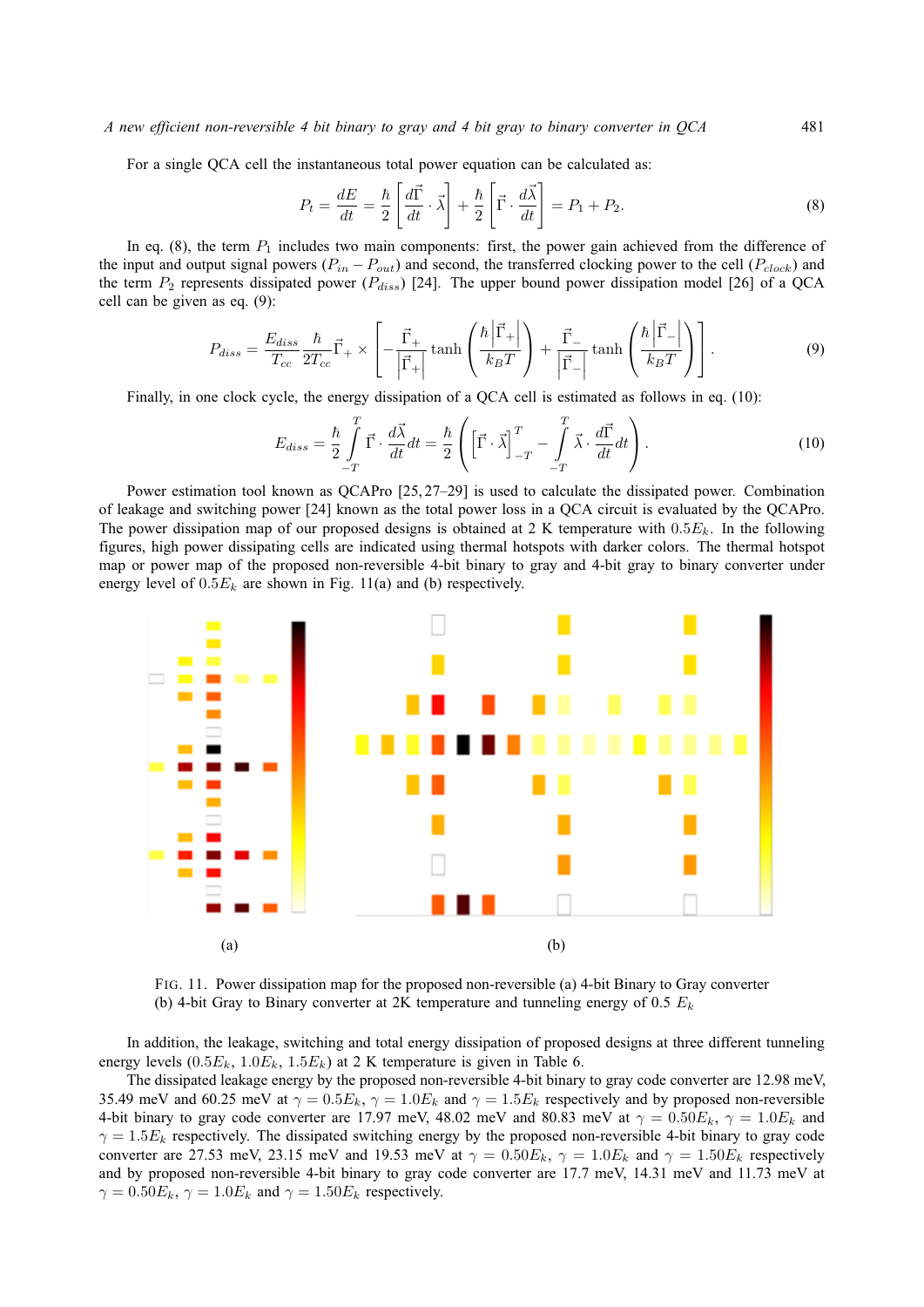| Power dissipated at $T = 2$ K |                                          |      |      |                                                                       |      |      |                                   |           |           |
|-------------------------------|------------------------------------------|------|------|-----------------------------------------------------------------------|------|------|-----------------------------------|-----------|-----------|
|                               | Avg. leakage energy<br>dissipation (meV) |      |      | Avg. switching energy<br>dissipation (meV)                            |      |      | Total energy dissipation<br>(meV) |           |           |
| Circuit                       |                                          |      |      | 0.5 $E_k$ 1.0 $E_k$ 1.5 $E_k$ 0.5 $E_k$ 1.0 $E_k$ 1.5 $E_k$ 0.5 $E_k$ |      |      |                                   | $1.0 E_k$ | $1.5 E_k$ |
| B2G<br>Converter              | 12.98                                    | 5.49 | 0.25 | 7.53                                                                  | 3.15 | 9.53 | 0.51                              | 8.64      | 9.78      |
| G2B<br>Converter              | 7.97                                     | 8.02 | 0.83 | 7.70                                                                  | 4.31 | 1.73 | 5.67                              | 2.33      | 2.56      |

TABLE 6. Energy dissipation analysis of proposed non-reversible gate

Finally, the total dissipated energy by the proposed non-reversible 4-bit binary to gray code converter are 40.51 meV, 58.64 meV and 79.78 meV at  $\gamma = 0.50E_k$ ,  $\gamma = 1.0E_k$  and  $\gamma = 1.50E_k$  respectively and by proposed non-reversible 4-bit binary to gray code converter are 35.67 meV, 62.33 meV and 92.56 meV at  $\gamma = 0.50E_k$ ,  $\gamma = 1.0E_k$  and  $\gamma = 1.50E_k$  respectively. The leakage energy, switching energy and the total energy dissipation of proposed designs are presented graphically in Fig. 12 respectively.



FIG. 12. Energy dissipation graph of proposed B2G and G2B at three different tunneling energy levels at temperature  $(T = 2 K)$ 

#### **6. Conclusion**

In this paper, we have presented a 4-bit non-reversible binary to gray and vice versa converter with a new QCA design. We designed our circuits in non-reversible mode. These structures come up with improvements compared to the previous works. These proposed circuits are fit in the manner that they enclose fewer cells, clock phases, logic gate count, overall size, and area as well as distinguish them from earlier reported designs. The proposed circuits can be considered as a promising step to design highly area efficient and low power consuming complex logic circuits as well as input-output devices.

### **References**

- [1] Lent C.S., Tougaw P.D., Porod W., Bernstein G.H. Quantum cellular automata. *Nanotechnology*, 1993, **4** (1), P. 49–57.
- [2] Cho H., Swartzlander Jr. E.E. Adder and multiplier design in quantum-dot cellular automata. *IEEE Transactions on Computers*, 2009, **58** (6), P. 721–727.
- [3] Schaller R.R. Moore's law: past, present and future. *IEEE spectrum*, 1997, **34** (6), P. 52–59.
- [4] Niemier M.T. Designing digital systems in quantum cellular automata. PhD diss., University of Notre Dame, 2000.
- [5] Orlov A.O., Amlani I., et al. Realization of a functional cell for quantum-dot cellular automata. *Science*, 1997, **277** (5328), P. 928–930.
- [6] Tahoori M.B., Momenzadeh M., Huang J., Lombardi F. Defects and faults in quantum cellular automata at nano scale. *IEEE*, 2004, P. 291.
- [7] Snider G.L., Orlov A.O., et al. Quantum-dot cellular automata. *Journal of Vacuum Science & Technology A*, 1999, **17** (4), P. 1394–1398.